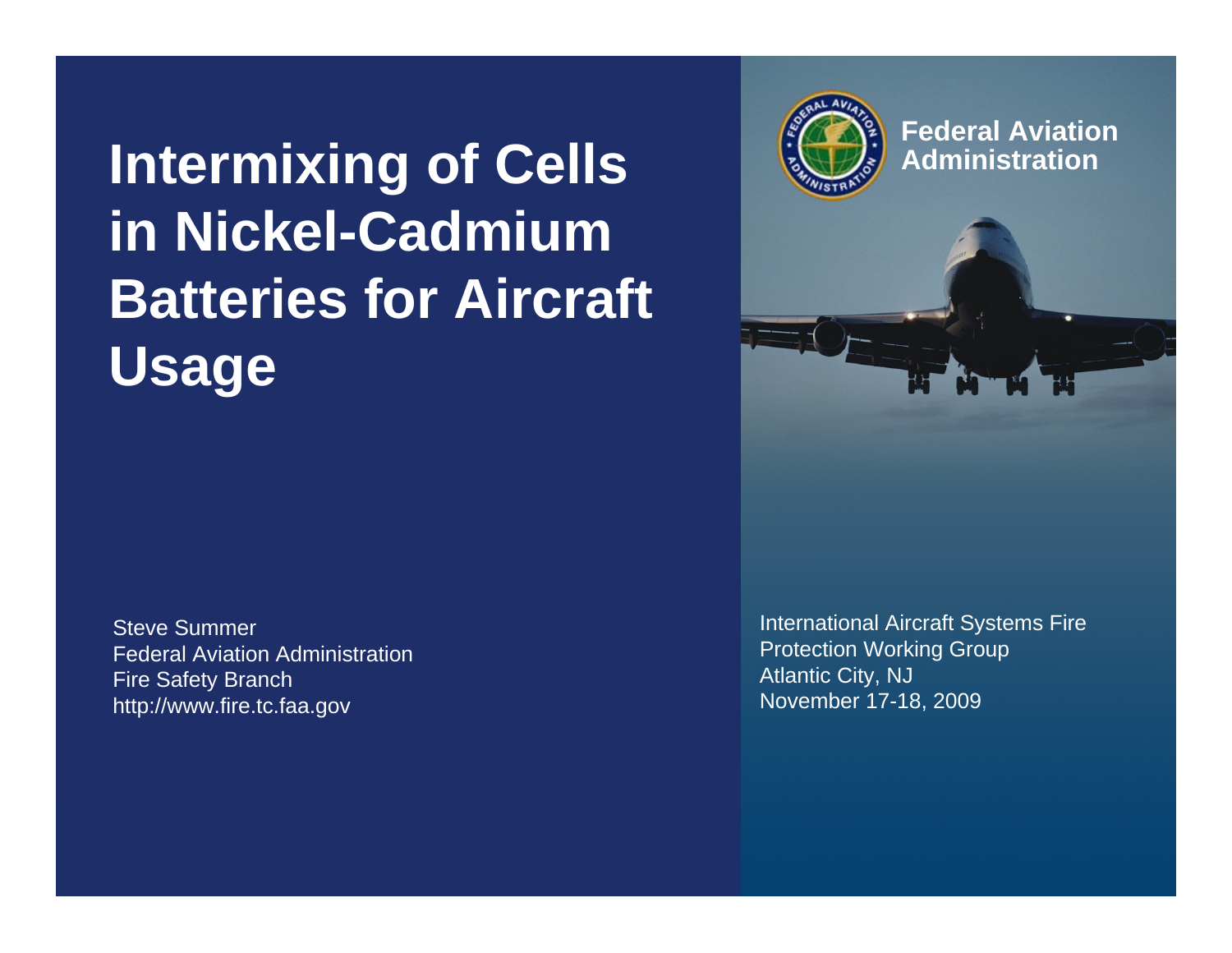## **Background**

- RTCA SC-211 committee addresses the design, performance, operational and testing issues for Ni-Cd, Lead Acid and rechargeable Lithium batteries
- $\bullet$  Issues have been raised at RTCA SC-211 meetings regarding the intermixing of cells within Ni-Cd batteries used in aircraft
- $\bullet$  It is typical practice to replace individual cells within the battery as they reach their end of life, and there are aftermarket PMA cells approved for direct replacement
- $\bullet$  Manufacturers claim that this intermixing of cells from different producers results in a safety of flight issue in the form of reduced battery performance, increased maintenance, and an increase in thermal runaway potential

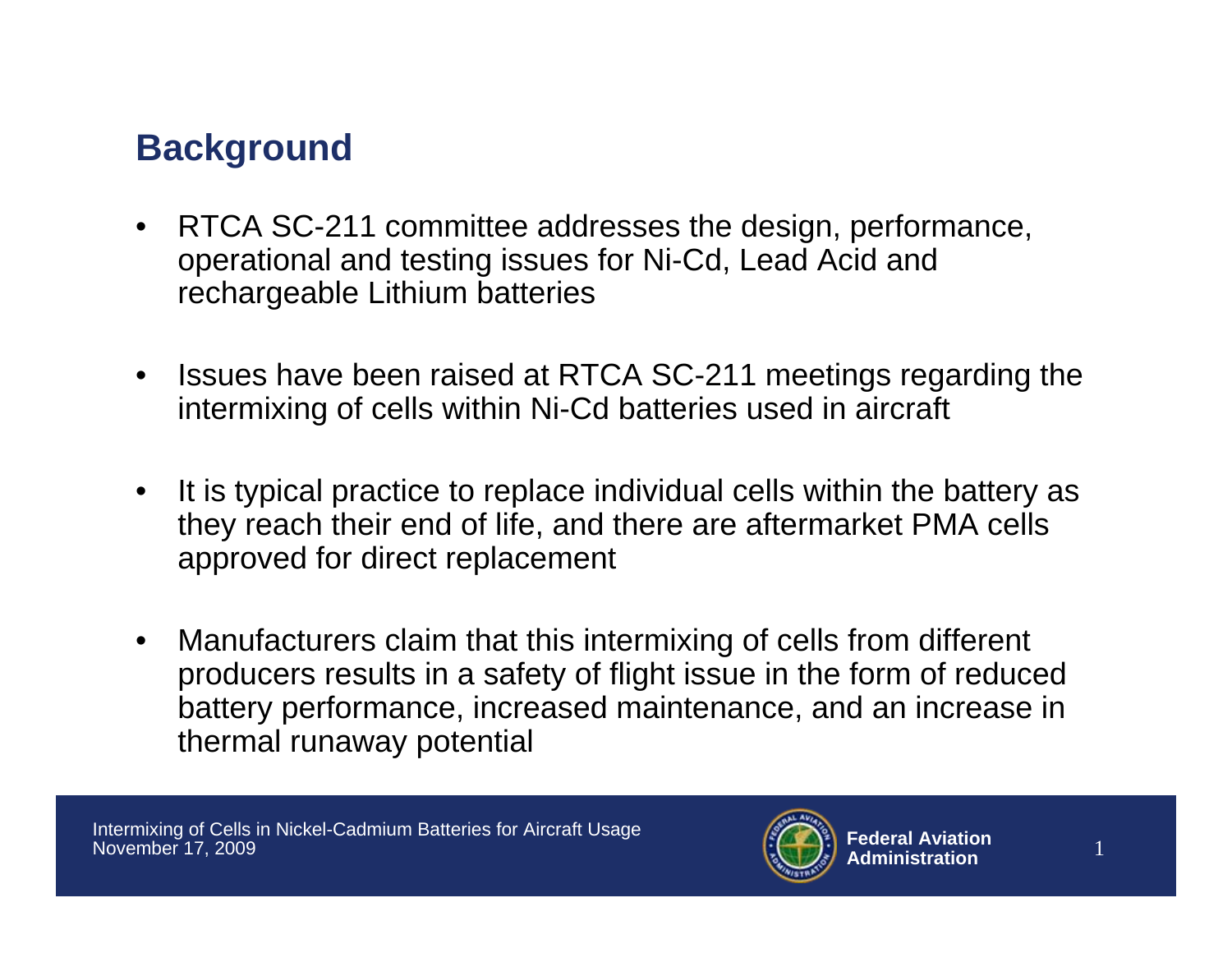## **Planned Work**

- $\bullet$  FAA has purchased two battery testing systems from Arbin Instruments for use in this and other battery related projects
	- 100 V, 400 A battery analyzer for full battery system tests
	- 10 V, 50 A battery analyzer for cell-level tests
- •Equipment is expected to be delivered December 2009.
- • Planned tests include:
	- Capacity tests under various conditions
	- •Discharge tests under various conditions
	- Duty cycle performance tests
	- Cyclic endurance tests
	- Induced destructive overcharge tests